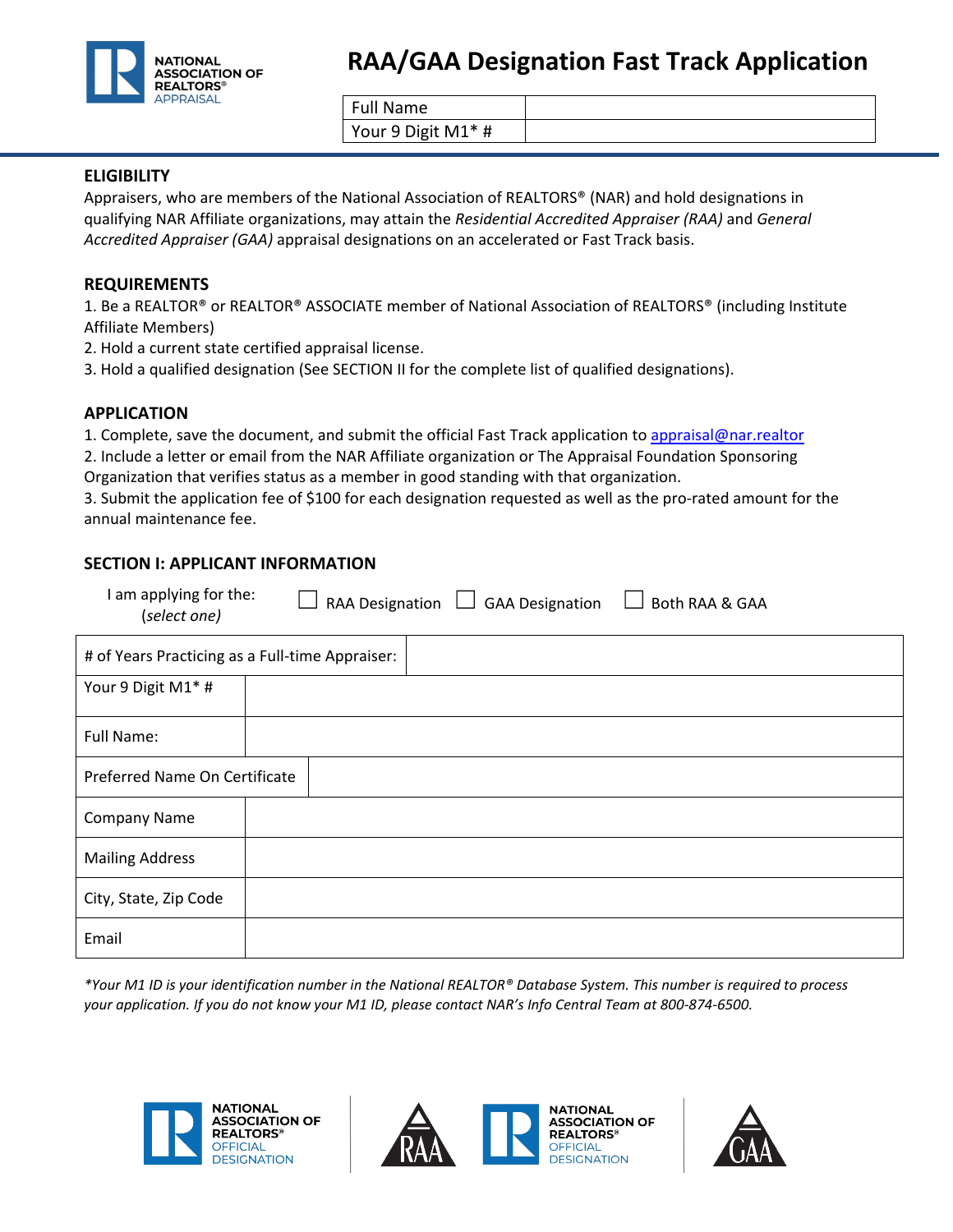

# **RAA/GAA Designation Fast Track Application**

| <b>Full Name</b>   |  |
|--------------------|--|
| Your 9 Digit M1* # |  |

| <b>SECTION II: ASSOCIATION INFORMATION</b>                                                                |
|-----------------------------------------------------------------------------------------------------------|
| I hold the following designation(s):                                                                      |
| National Association of REALTORS <sup>®</sup> Affiliates                                                  |
| $\Box$ ALC $\Box$ CCIM $\Box$ CPM $\Box$ CRE $\Box$ SIOR                                                  |
| <b>Appraisal Institute</b>                                                                                |
| $\Box$ MAI $\Box$ SRA<br>$\circ$                                                                          |
| <b>American Society of Appraisers</b>                                                                     |
| $\Box$ ASA<br>$\Omega$                                                                                    |
| <b>American Society of Farm Managers &amp; Rural Appraisers</b>                                           |
| $\Box$ afa $\Box$ ara $\Box$ rpra $\Box$ aac                                                              |
| <b>Appraisers Association of America</b>                                                                  |
| $\Box$ AAA<br>$\Omega$                                                                                    |
| <b>International Association of Assessing Officers</b>                                                    |
| $\Box$ AAS $\Box$ CAE $\Box$ CMS $\Box$ PPS $\Box$ RES                                                    |
| <b>International Right of Way Association</b>                                                             |
| $\Box$ SR/WA $\Box$ R/W-AC<br>$\circ$                                                                     |
| <b>Massachusetts Board of Real Estate Appraisers</b>                                                      |
| $\Box$ MRA $\Box$ RA<br>$\Omega$                                                                          |
| <b>National Association of Independent Fee Appraisers</b>                                                 |
| $\Box$ ifa $\Box$ ifaa $\Box$ ifas $\Box$ ifa                                                             |
| <b>North Carolina Professional Appraisers Coalition</b>                                                   |
| $\sqcup$ CDA<br>$\circ$                                                                                   |
| <b>Royal Institution of Chartered Surveyors</b>                                                           |
| $\overline{\phantom{a}}$ RICS<br>$\circ$                                                                  |
| $\Box$ Attached is the required letter or email from the NAR Affiliate or Appraisal Foundation Sponsoring |
| Organization or the Appraisal Institute which verifies that I am designated and currently a member in     |
| good standing with that organization. The letter or email must be included for application processing.    |





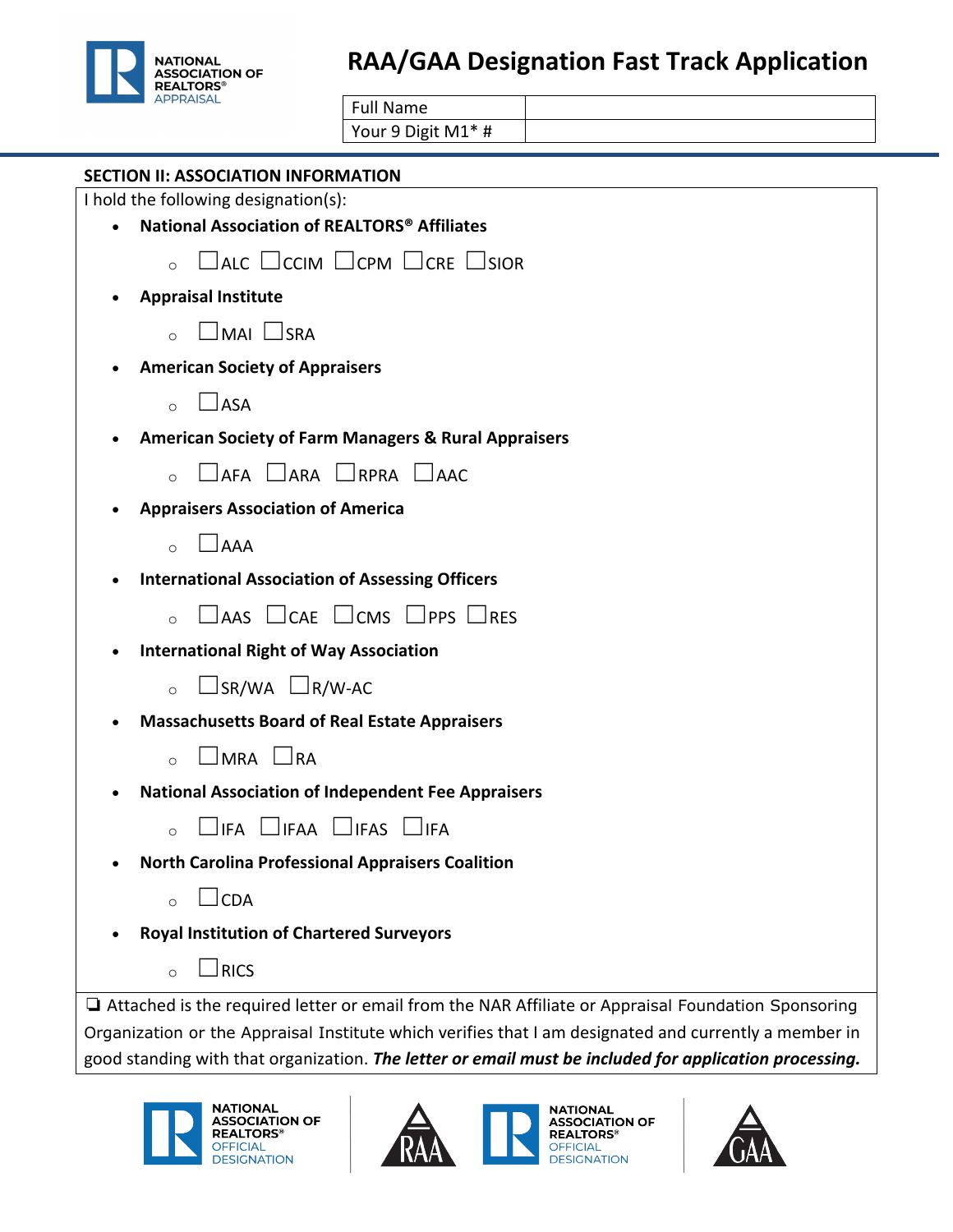

## **RAA/GAA Designation Fast Track Application**

Full Name

Your 9 Digit M1\* #

### **SECTION III: APPRAISAL CERTIFICATION INFORMATION**

❏ Attached is a copy of the state appraisal certificates listed above. (Where photocopying of a state

certificate is prohibited, please submit adequate proof of certification.)

| <b>Appraisal</b>             | <b>State License Number</b> | <b>Certification Expiration Date</b> |
|------------------------------|-----------------------------|--------------------------------------|
| <b>Certified Residential</b> |                             |                                      |
| <b>Certified General</b>     |                             |                                      |

### **SECTION IV: PAYMENT INFORMATION**

*Applicants are responsible for a one-time application fee as well as the pro-rated amount for annual dues. There are \$100 annual dues which are required to maintain EACH designation.*

| <b>Pro-Rated Annual Fee</b>                                                                          |              |                  |                  |  |  |
|------------------------------------------------------------------------------------------------------|--------------|------------------|------------------|--|--|
| When applying within the months below, for <b>ONE designation</b> , total application amount due is: |              |                  |                  |  |  |
| January - March                                                                                      | April - June | July - September | October-December |  |  |
| \$200.00                                                                                             | \$175.00     | \$150.00         | \$125.00         |  |  |
| for <b>BOTH GAA and RAA Designations</b> , total application amount due is:                          |              |                  |                  |  |  |
| January - March                                                                                      | April - June | July - September | October-December |  |  |
| \$400.00                                                                                             | \$350.00     | \$300.00         | \$250.00         |  |  |

### **Payment Methods:**

\**Before clicking on the payment link, be sure you've saved your application first.*

 $\Box$  Credit Card payments can be made here: [Appraisal Application Payment](https://secure.realtor.org/Appraisalapp.nsf/startreg?openform)

☐ Check Amount**:** \$ \_\_\_\_\_\_ enclosed payable to the **National Association of REALTORS®**, and mail to:

National Association of REALTORS® Appraisal Designation Program 430 North Michigan Avenue Chicago, IL 60611